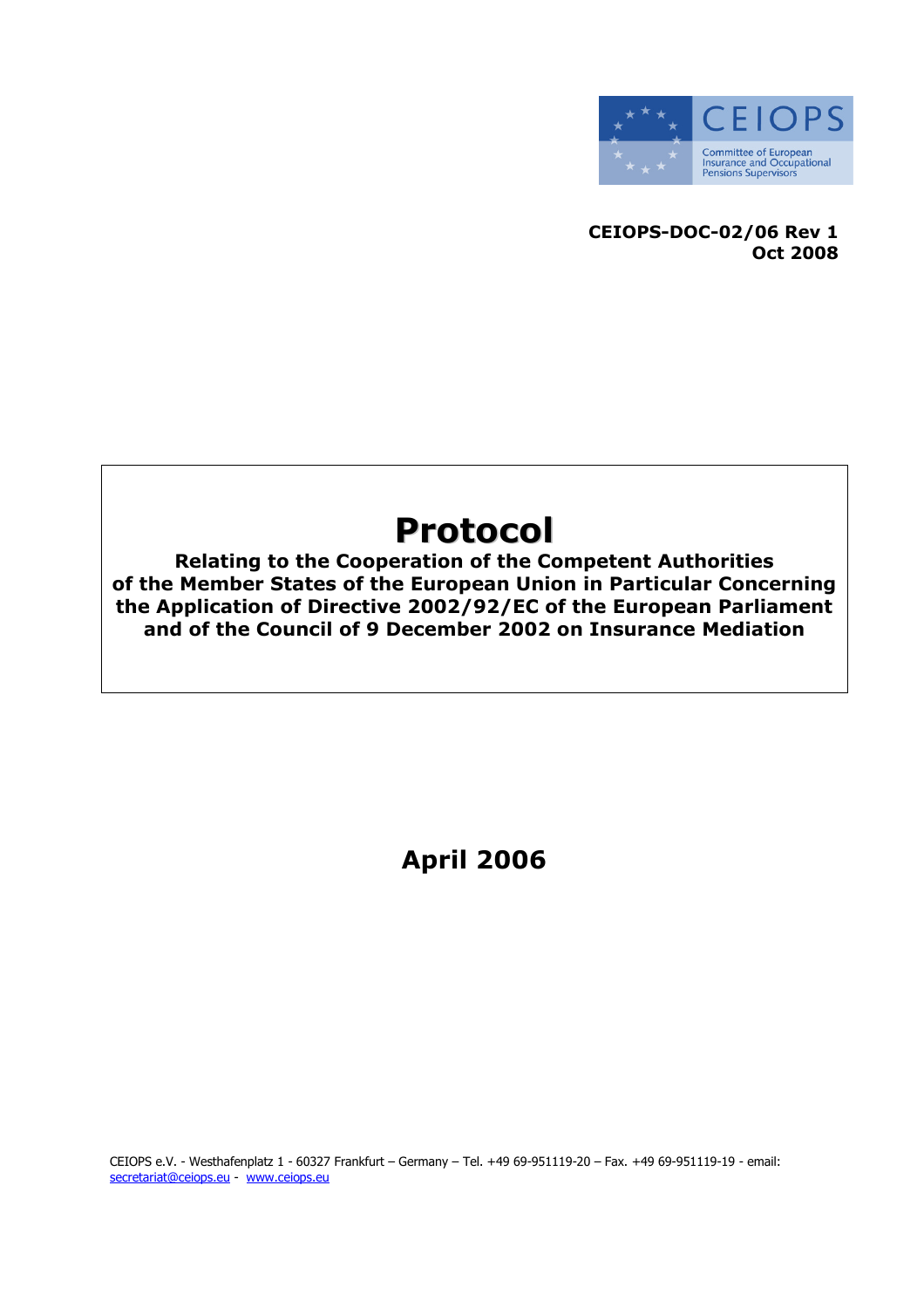# Table of Contents

| 1.7. Cooperation with non-EU States that are parties to the EEA Agreement 6                                                                                         |
|---------------------------------------------------------------------------------------------------------------------------------------------------------------------|
| PART II - ACTIVITY OF INTERMEDIARIES: REGISTRATION, NOTIFICATION  7                                                                                                 |
|                                                                                                                                                                     |
| 2.2.4. Opening a branch by way of freedom of establishment10<br>2.2.5. Exercise of activities by way of freedom to provide services11                               |
|                                                                                                                                                                     |
| 2.3. Changes to information contained in notification concerning the branch or the<br>Intermediary engaging in an activity by way of freedom to provide services 11 |
|                                                                                                                                                                     |
| PART III - EXCHANGE OF INFORMATION AND ONGOING SUPERVISION OF                                                                                                       |
| 3.1. Voluntary exchanges of non-financial information between supervisory                                                                                           |
| 3.2. Exchanges of information on good repute, competence and professional                                                                                           |
|                                                                                                                                                                     |
|                                                                                                                                                                     |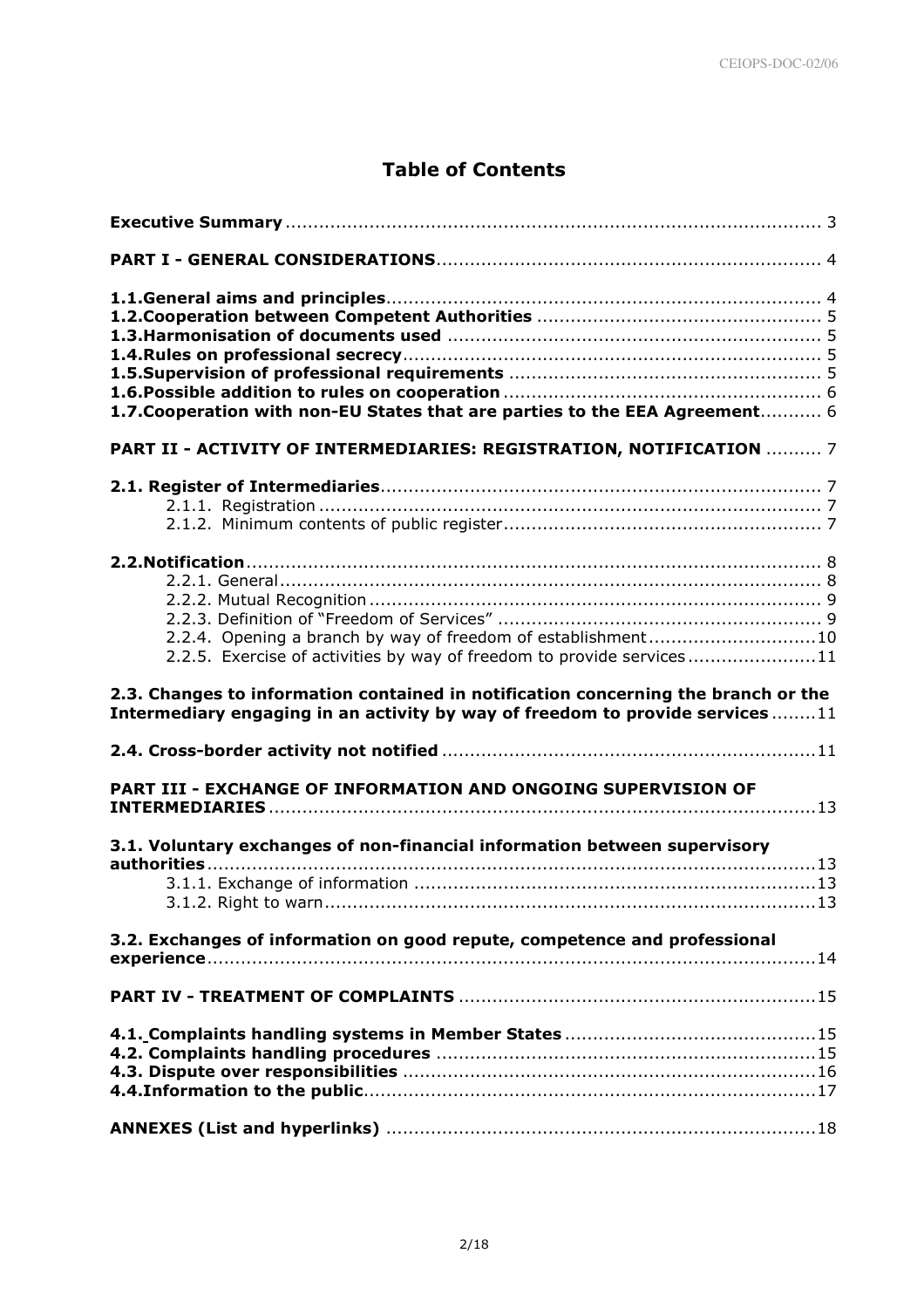# Executive Summary

This Protocol provides a framework for the cooperation of Competent Authorities with regard to the implementation of the Directive 2002/92/EC $1$  of the European Parliament and of the Council of 9 December 2002 on Insurance Mediation.

It sets out the agreement between Competent Authorities to cooperate and exchange information in order to ensure an efficient supervision of intermediaries and facilitate their single registration in the European Union.

The relevant Competent Authorities, which are Members of CEIOPS, and other Competent Authorities, non CEIOPS Members or Observers, who have adhered to the principles of the Luxembourg Protocol, are referred to as the "Competent Authorities" throughout this document.

The Protocol contains four parts and five annexes.

**Part I** sets out the general aims and principles for the cooperation between Competent Authorities regarding mainly the registration procedure, the supervision of professional requirements and professional secrecy.

**Part II** covers the registration and notification procedures, including the minimum information to be contained in the public registers and to be given in a notification for cross-border mediation services.

**Part III** provides details on the procedures of exchange of information and on going supervision of intermediaries.

**Part IV** covers some general matters regarding out-of-court settlements of complaints.

The **annexes** contain standardised forms for cross-border notification, a list of Authorities competent for the registration and notifications, and a list of national bodies for out-of-court settlement of complaints.

l

<sup>1</sup> O.J. L 009, 15/01/2003, P 003 – 010.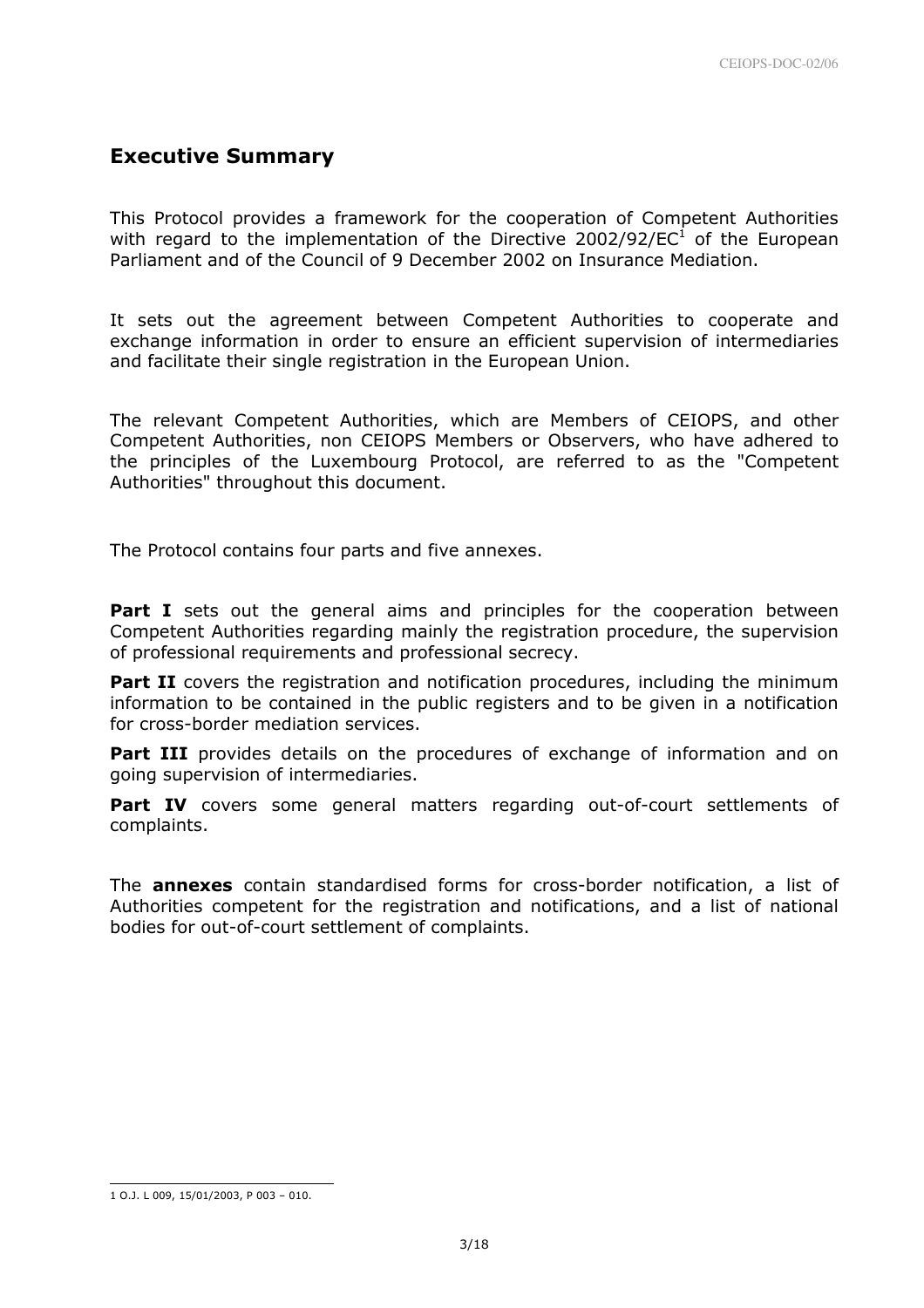# PART I - GENERAL CONSIDERATIONS

# 1.1. General aims and principles

Directive 2002/92/ $EC^2$  of the European Parliament and of the Council of 9 December 2002 on Insurance Mediation (hereinafter the "Directive") sets out the principles of single registration.

This Protocol applies to CEIOPS Members and Observers as far as they are competent for the supervision of insurance and reinsurance intermediaries, in respect of the application of the Directive.

Certain supervisory tasks according to the Directive fall under the competence of other authorities that are not Members or Observers of CEIOPS. Those national authorities may, subject to approval by Members of CEIOPS, join the Protocol, if this contributes to further strengthening cross-border cooperation. The term 'Competent Authorities' shall therefore include those authorities which have adhered to the principles of the Luxembourg Protocol by signing the Joinder Agreement (Annex V) or by sending a Letter informing CEIOPS of their willingness to adhere to the principle laid down in the Luxembourg Protocol.

Annex I-A and Annex II-A mention the Competent Authorities that are CEIOPS Members and Observers.

Annex I-B and Annex III-B mention the Competent Authorities non CEIOPS Members or Observers that have adhered to the principles laid down in the Luxembourg Protocol.

The Competent Authorities consider that the adoption of the Directive makes necessary a deepening of their cooperation.

In determining these rules of behaviour, the Competent Authorities intend to uphold practical cooperation between national administrative services for the purpose of facilitating the supervision of insurance and reinsurance intermediaries (hereinafter the "Intermediaries") within the European Union and of examining any difficulties which may arise in the application of the Directive.

The Protocol may be altered by CEIOPS at any time. If it is altered, Competent Authorities which are not Members of CEIOPS and which wish to continue to accept it, will need to adhere to the amended Protocol on an individual basis.

l

<sup>2</sup> O.J. L 009, 15/01/2003, P 003 – 010.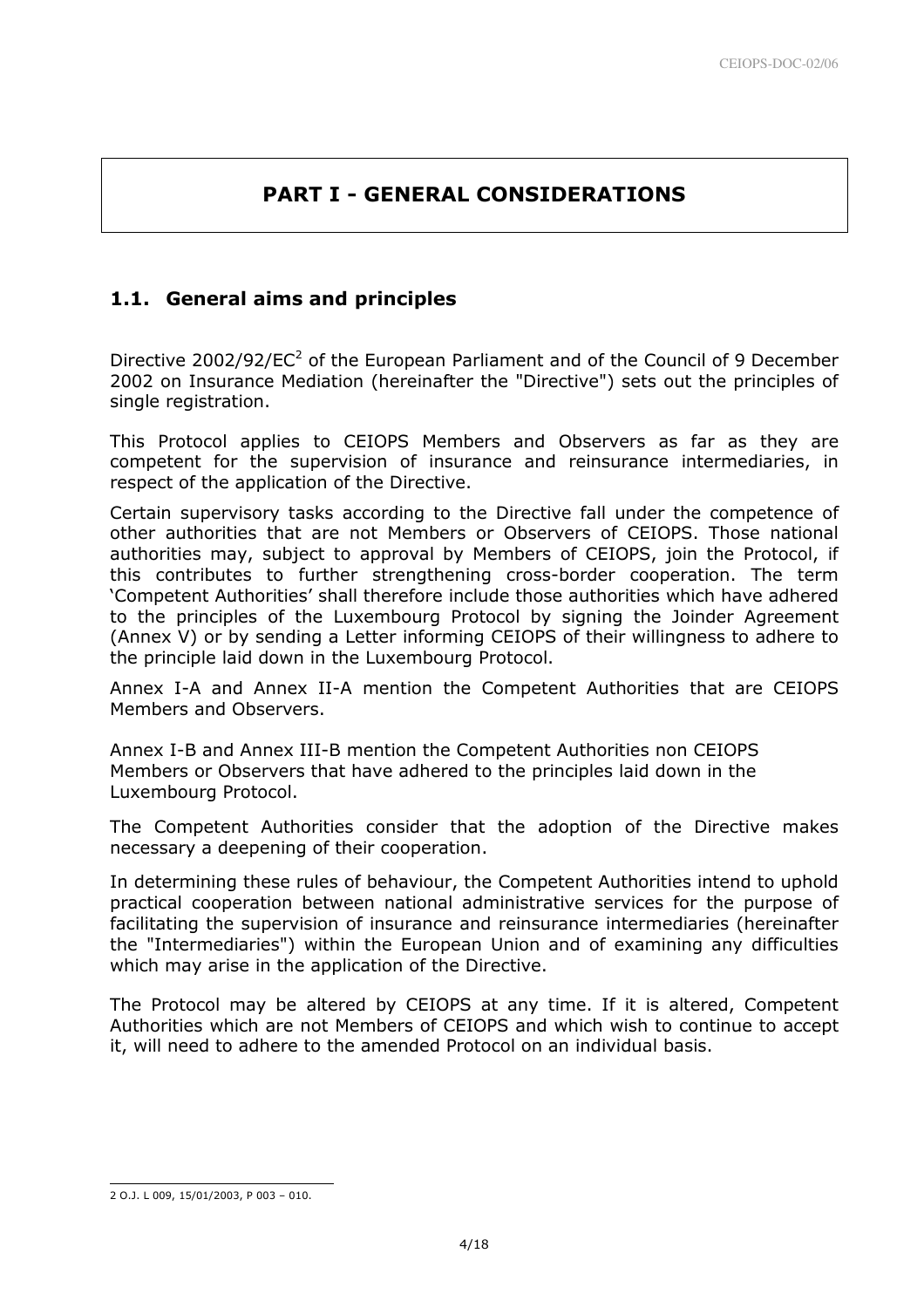# 1.2. Cooperation between Competent Authorities

The Competent Authorities, ascertaining that the supervision of Intermediaries has an ongoing character and that its efficiency shall be based upon the knowledge of the situation of the Intermediaries and the possibility of joint action, intend to cooperate in all cases necessary for the proper application of EU rules and to mutually facilitate the carrying out of their tasks and to guarantee the good functioning of the Single Market.

They agree that the cooperation between Competent Authorities which ensues as a result of the provisions of the Directive should be expressed by an attitude permitting spontaneous exchanges and the introduction of a genuine dialogue between themselves with a view to the promotion within the EU of a system of supervision which is as satisfactory as possible.

The Competent Authorities acknowledge that these mutual exchanges may not in any case result in the removal from the various authorities of the competence which is laid down by the Directive.

In particular, they may not affect the duty vested in the Competent Authority of the home Member State to check the fulfilment of requirements for the access to and exercise of the insurance mediation activity.

## 1.3. Harmonisation of documents used

The Competent Authorities acknowledge that the analysis of the situation of Intermediaries in their respective countries calls for a variety of methods and practices. The exchange of best practices of supervision would be improved by means of a common terminology of analysis within the scope allowed by national legislation.

## 1.4. Rules on professional secrecy

The Competent Authorities agree to exchange confidential information whenever possible, within the limits of the rules laid down in article 9 paragraph 3 of the Directive.

## 1.5. Supervision of professional requirements

In view of the importance of supervision of the good repute, competence, professional know-how and financial requirements for Intermediaries as well as the guarantee amount of their professional indemnity insurance when registration is granted or withdrawn and when the Intermediary is already operating, the Competent Authorities shall endeavour to share as much as possible of the information available to them in those fields.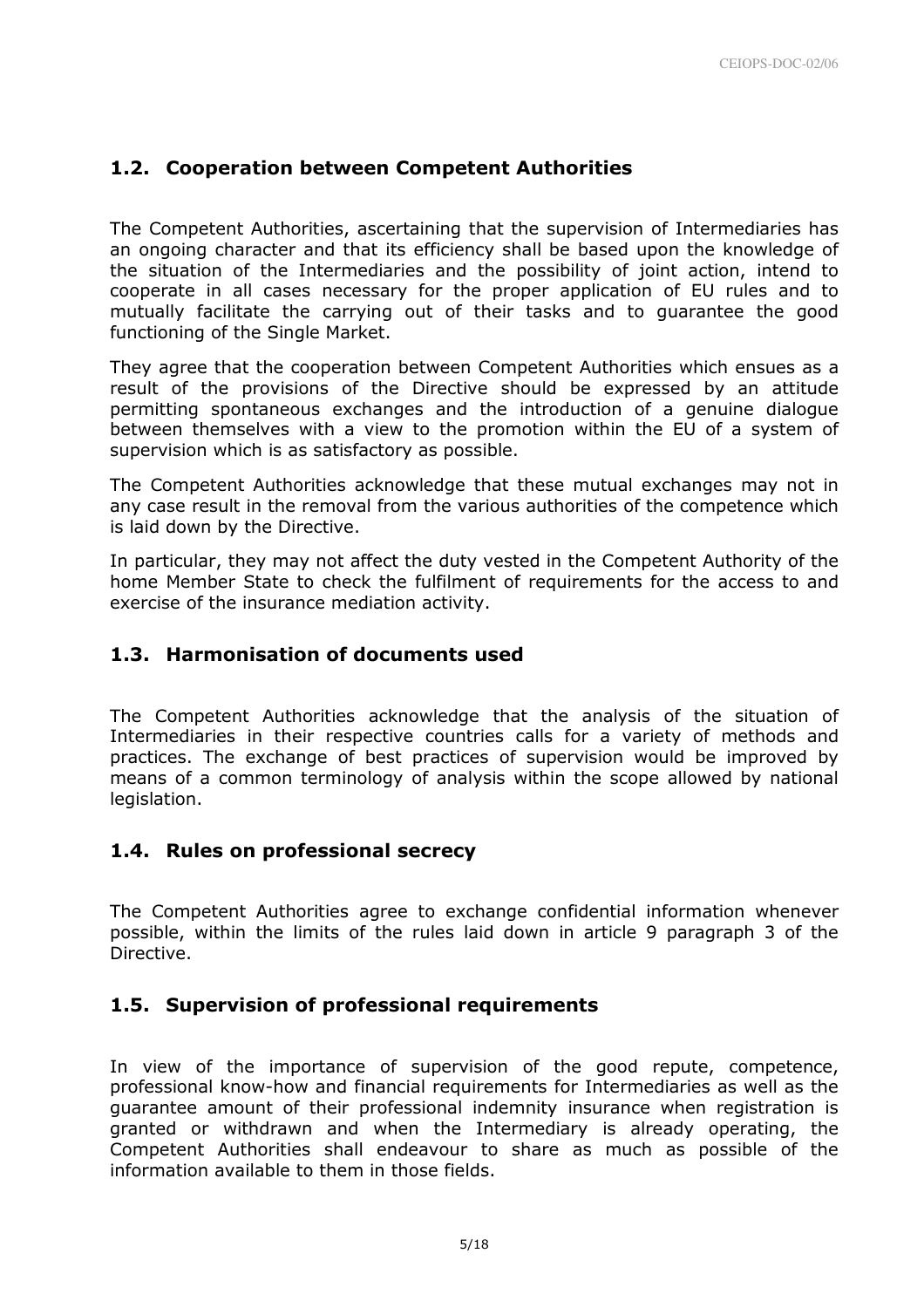Within the context of the single market, the Competent Authorities of the Member States stress the importance of a rigorous examination of the registration files for new Intermediaries and the consistent application of the minimum criteria relating to the supervision of access to the insurance mediation activity.

## 1.6. Possible addition to rules on cooperation

Finally, the Competent Authorities acknowledge that the rules for cooperation set out in this document may show themselves to be inadequate when faced with actual cases. They agree that as a result the rules will be adapted on a bilateral basis as the need arises for a specific case and that such bilateral arrangements will be drawn up in conformity with the principles of Community law.

Competent Authorities also agree that their cooperation may extend to areas not expressly provided for by the Directive, taking account, as far as possible, of the principles of the Directive.

This is especially the case for the registration and out-of-court settlement of complaints by persons seeking for coverage, policyholders, insureds, beneficiaries and interested third parties against insurance intermediaries.

# 1.7. Cooperation with non-EU States that are parties to the EEA Agreement

This Protocol applies to the Competent Authorities of non-EU Member States that are parties to the EEA agreement.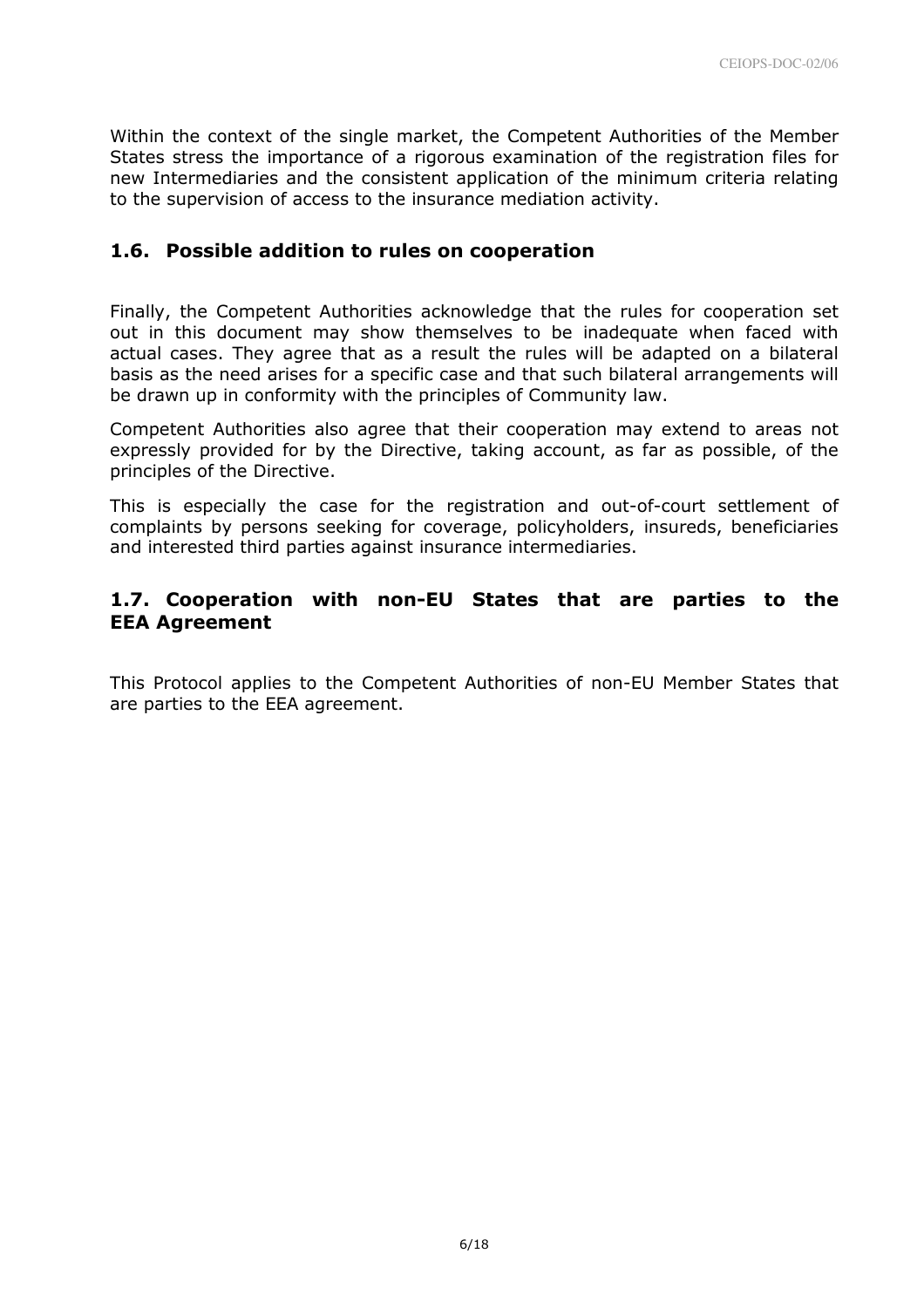# PART II - ACTIVITY OF INTERMEDIARIES: REGISTRATION, NOTIFICATION

# 2.1. Register of Intermediaries $3$

(Article 3 paragraph 1 of the Directive)

# 2.1.1. Registration

In accordance with the principle of single registration, the decision to register an Intermediary, valid for the whole of the European Union, shall be the sole responsibility of the authorities of the home Member State.

For information purposes only, details about Intermediaries may also be made available on the public register of the host Member State.

## 2.1.2. Minimum contents of public register

(Article 3 paragraph 2 of the Directive)

The registration requirements apply to natural and legal persons. It is recommended to publish the headings of the public register in the national language and in English.

The Competent Authorities agree on the following minimum information to be contained in the register of the competent body in the home Member State:

## 2.1.2.1. Natural persons

L

For natural persons, the minimum information to be contained in the register is the following:

- First name and surname of the Intermediary, its address or its registration number;
- Category to which the Intermediary belongs, if applicable;
- Classes of insurance for which the Intermediary holds a license in the home Member State, if applicable;

<sup>3</sup> Annexes III-A and III-B include the list of web site addresses of public registers for Intermediaries in the various Member States/ CEIOPS and Non-CEIOPS Members and Observers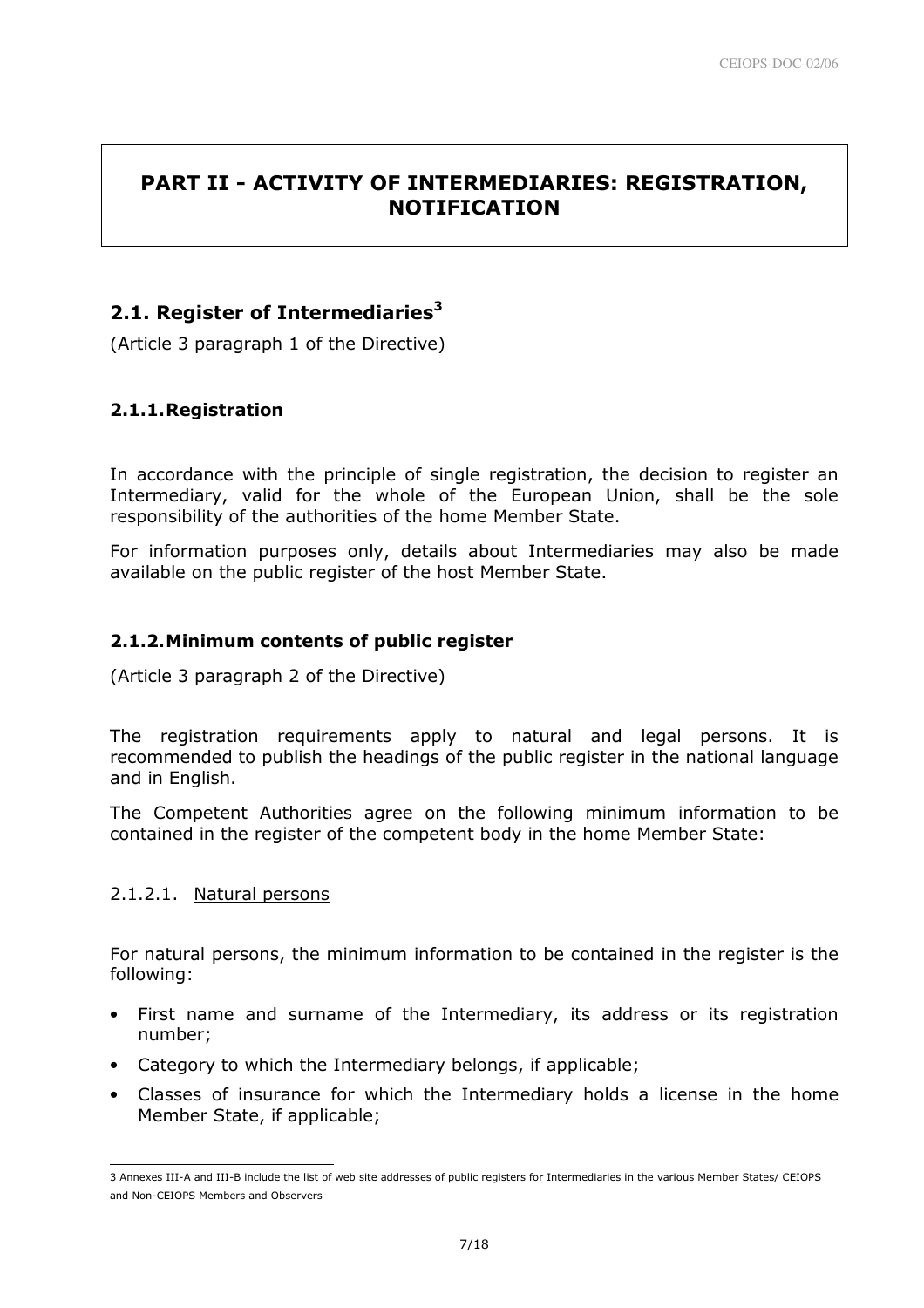- The current Competent Authority, if different from the registration authority;
- Member States for which the Intermediary has notified his/her intention to work by way of freedom to provide services;
- Member States for which the Intermediary has notified his/her intention to work by way of freedom of establishment.

In the case of an Intermediary carrying out insurance mediation for and on behalf of an insurance undertaking, and who acts under the full responsibility of that insurance undertaking<sup>4</sup>, it is recommended that the name of the insurance undertaking which the Intermediary represents should be contained in the register.

## 2.1.2.2.Legal persons

For legal persons, the minimum information to be contained in the register is the following:

- Name of Intermediary, its address or its registration number;
- Name of at least one natural person within the management who is responsible for the mediation business;
- Category to which the Intermediary belongs, if applicable;
- Classes of insurance for which the Intermediary holds a license in the home Member State, if applicable;
- The current Competent Authority, if different from the registration authority;
- Member States for which the Intermediary has notified its intention to work by way of freedom to provide services;
- Member States for which the Intermediary has notified its intention to work by way of freedom of establishment.

In the case of an Intermediary carrying out insurance mediation for and on behalf of an insurance undertaking, and who acts under the full responsibility of that insurance undertaking<sup>5</sup>, it is recommended that the name of the insurance undertaking which the Intermediary represents should be contained in the register.

# 2.2. Notification

## 2.2.1. General

l

The Competent Authority of the host Member State may choose to receive or not to receive notification for Intermediaries who intend to carry out business for the first time under the freedom of establishment or the freedom to provide services.

<sup>4</sup> Defined as such in the Insurance Mediation Directive, Recital (10).

<sup>5</sup> Defined as such in the Insurance Mediation Directive, Recital (10).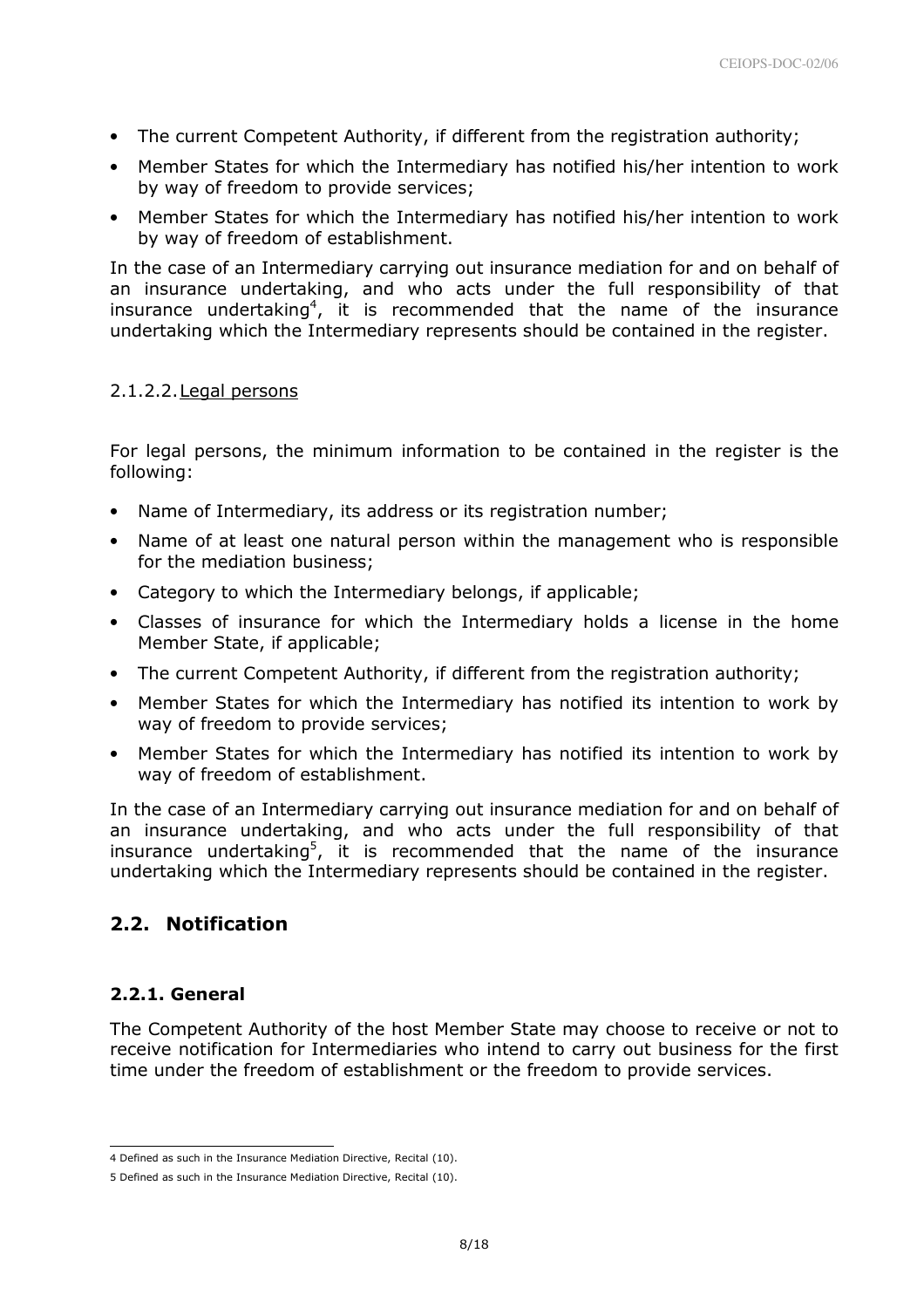#### 2.2.2. Mutual Recognition

Even if there is no specific mutual recognition clause in the IMD (as it was in Directive 77/92/EEC), the General system serves as "lex specialis" under the conditions and circumstances as described below:

Natural persons fully qualified as insurance intermediaries in a EU Member State wishing to take up the same profession in another EU Member State on the basis of permanent establishment, without keeping their original licence, should also be able to benefit from Title III, Chapter I of Directive 2005/36/EC as the situation is not covered by the IMD. (Remark: Title III, Chapter I of Directive 2005/36/EC lays down the general system for the recognition of evidence of training).

#### 2.2.3. Definition of "Freedom of Services"

The Competent Authorities approve the following definition of freedom to provide services $6$ :

An IIM is operating under FOS if it intends to supply a policyholder, who is established in a Member State different from the one where the IIM is established, with an insurance contract relating to a risk situated in a MS different from the MS where the IIM is established.

The IIM should notify its intention to operate under freedom of services in the sole MS where the policyholder is established or has his residence, also in the case the policyholder acts on behalf of different insured and/ or risks established or situated in one or more other MS.

If the IIM already notified its intention to operate under FOS in a MS other than the one where the IIM has its residence, this notification procedure is considered as the legal proof of its intention to write business under FOS with residents of that MS.

If the IIM did not notify its intention to operate under FOS in an other MS, an intermediary shall nevertheless be considered as having the intention to write business under FOS with residents of that MS, when it is marketing, providing insurance mediation services or when it is actively seeking business from a client/consumer resident or established in that MS.

#### Non exhaustive lists of examples:

L

- The IIM asks for and organises, on its own initiative meetings with clients established in another country.

- Re advertisement: the IIM gives/sends information on specific products, conditions etc to selected groups of clients established in a given country / in specific languages of some EU MS etc. Here the advertisement has an active character, the intention of the intermediary to contact clients in another country is clear.

- Re electronic distance or distance marketing activities: If the content of the website of the IIM is general and only in the language of the MS of the intermediary, if it is not addressed to a specific group of clients or clients in specific countries, then the IIM cannot be considered as actively seeking for these clients and therefore cannot be considered as

<sup>6</sup> This definition was approved by CEIOPS Members Meeting as being the most workable definition in line with the objectives of the IMD regarding the intention of the intermediary, the creation of the Single Market and consumer protection. It is the outcome of CEIOPS IMEG survey on this issue:http://www.ceiops.eu/media/docman/public\_files/publications/submissionstotheec/CEIOPS-DOC-15-07%20- %20Proposals%20Definition%20FOS%20under%20IMD.pdf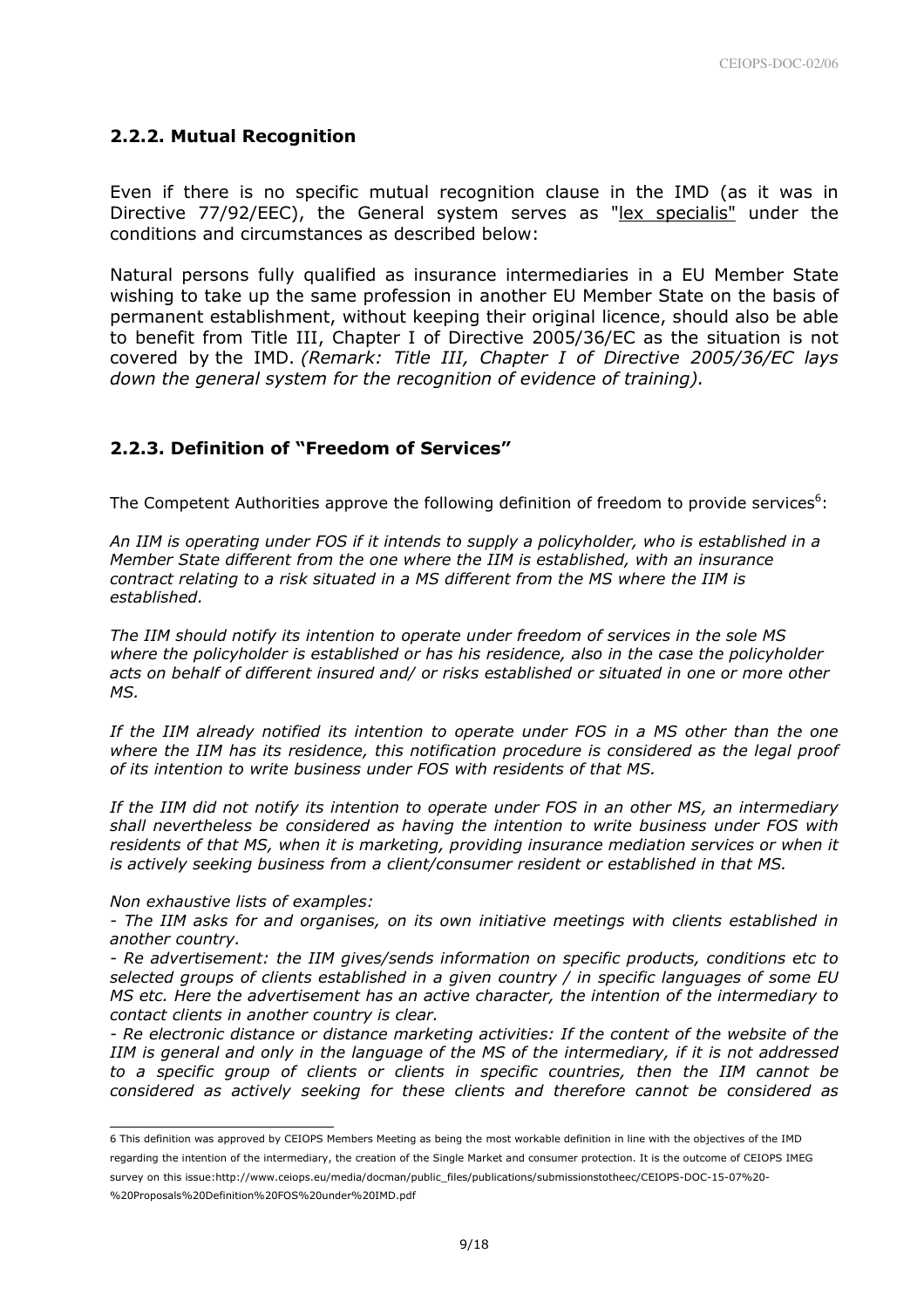having the intention to do FOS in the countries where those clients are established. If the IIM is contacted by those clients it will not be considered as doing FOS in the countries of these clients.

## 2.2.4. Opening a branch by way of freedom of establishment

Contents of the notification made by the authority of the home Member State to the authority of the host Member State $'$ 

Provided that it does not oppose the opening of a branch in another Member State, the Competent Authority of the Intermediary's home Member State transmits to the Competent Authority of the host Member State a notification with the following contents:

- The precise name of the Intermediary, the address of its head office or alternatively its registration number;
- The category of Intermediary to which the Intermediary belongs, if applicable;
- In case of an Intermediary, carrying out insurance mediation for and on behalf of an insurance undertaking , and who acts under the full responsibility of that insurance undertaking<sup>8</sup>, the name of the insurance undertaking for which the Intermediary is authorised to market insurance products, if applicable;
- The classes of insurance according to the annexes to the First Non-Life Insurance Directive and the First Life Assurance Directive for which the Intermediary is authorised in his home Member State, if applicable;
- The address in the host Member State from which documents may be obtained from the Intermediary and to which they may be delivered;
- The name of the natural person representing the branch;
- The name of the current Competent Authority, if different from the registration authority;
- The address of the online register in which details about the Intermediary may be found.

All documents must be written either in English or in another language agreed upon by the authorities concerned.

At the same time, the Competent Authority of the home Member State will advise the Intermediary concerned that the notification has been sent. The Competent Authority of the host Member State acknowledges receipt of these documents without undue delay by letter or by any other means agreed upon by the authorities concerned

L

<sup>7</sup> For the sake of clarity, an example of a notification form is attached (ANNEX II-A). This form is not intended to be binding and can be altered.

<sup>8</sup> Defined as such in the Insurance Mediation Directive, Recital (10).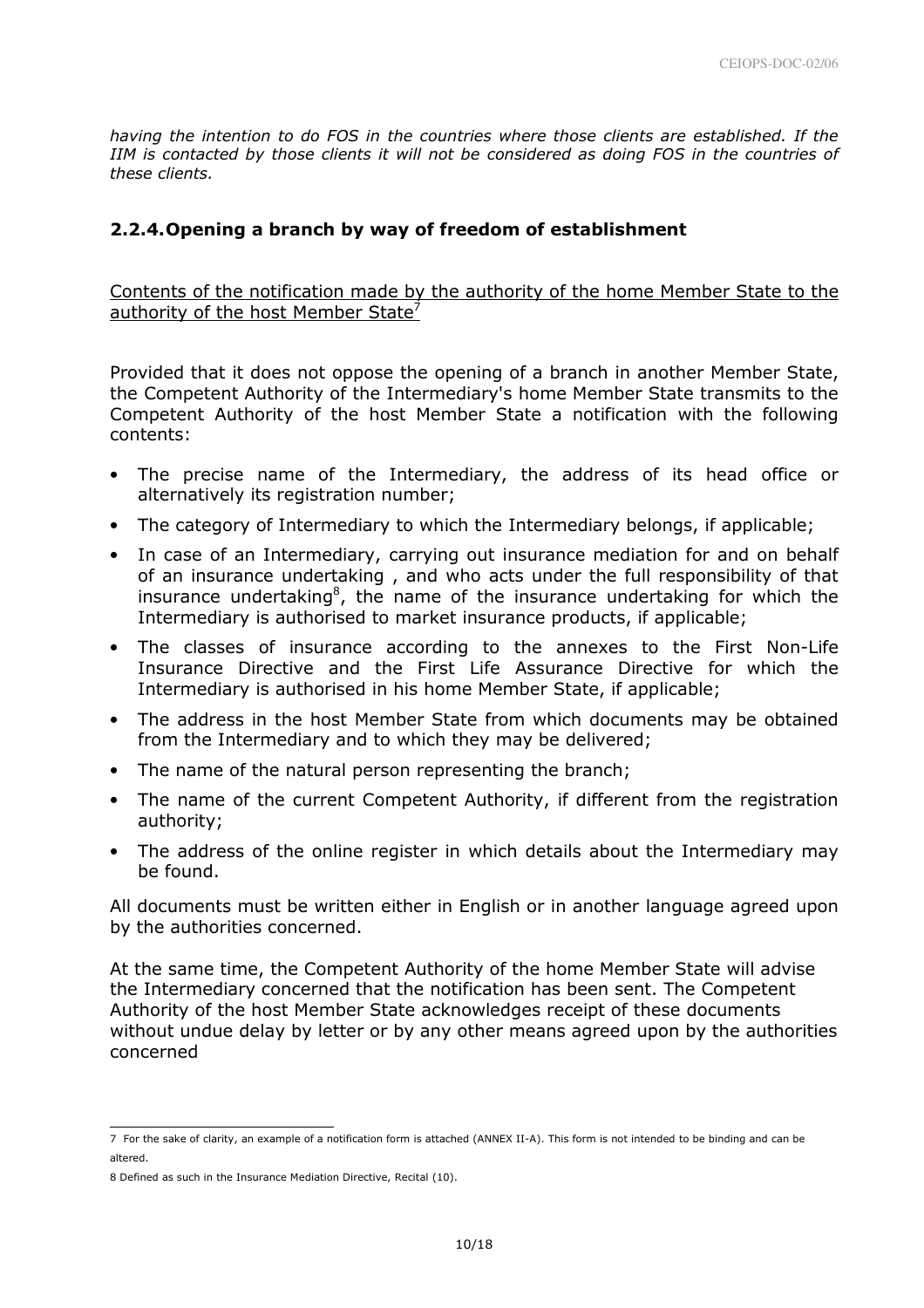## 2.2.5. Exercise of activities by way of freedom to provide services

## Contents of the notification made by the authority of the home Member State to the authority of the host Member State<sup>9</sup>

Provided that it is not opposed to the exercise of the activity by way of freedom to provide services in another Member State, the Competent Authority of the home Member State transmits to the Competent Authority of the host Member State a notification with the following contents:

- The precise name of the Intermediary, the address of its head office or alternatively its registration number;
- The name of the current Competent Authority if different from the registration authority;
- The classes of insurance according to the annexes to the First Non-Life Insurance Directive and the First Life Assurance Directive for which the Intermediary is authorised in his home Member State, if applicable;
- The address of the online register in which details about the Intermediary may be found.

All documents must be written either in English or in another language agreed upon by the authorities concerned.

At the same time, the Competent Authority of the home Member State will advise the Intermediary concerned that the notification has been made. The Competent Authority of the host Member State will acknowledge receipt of these documents without undue delay by letter or by any other means agreed upon by the authorities concerned.

## 2.3. Changes to information contained in notification concerning the branch or the Intermediary engaging in an activity by way of freedom to provide services

The Competent Authority of the home Member State shall inform the Competent Authority of the host Member State of any changes to information provided under section 2.2.

# 2.4. Cross-border activity not notified

If a Competent Authority, requiring prior notification, becomes aware of an activity of an Intermediary on its territory for whom no notification has been received in accordance with article 6 of the Directive, it without undue delay informs the Competent Authority of the home Member State, where this authority is known, and l

<sup>9</sup> For the sake of clarity, an example of a notification form is attached (ANNEX II-B). This form is not intended to be binding and can be altered.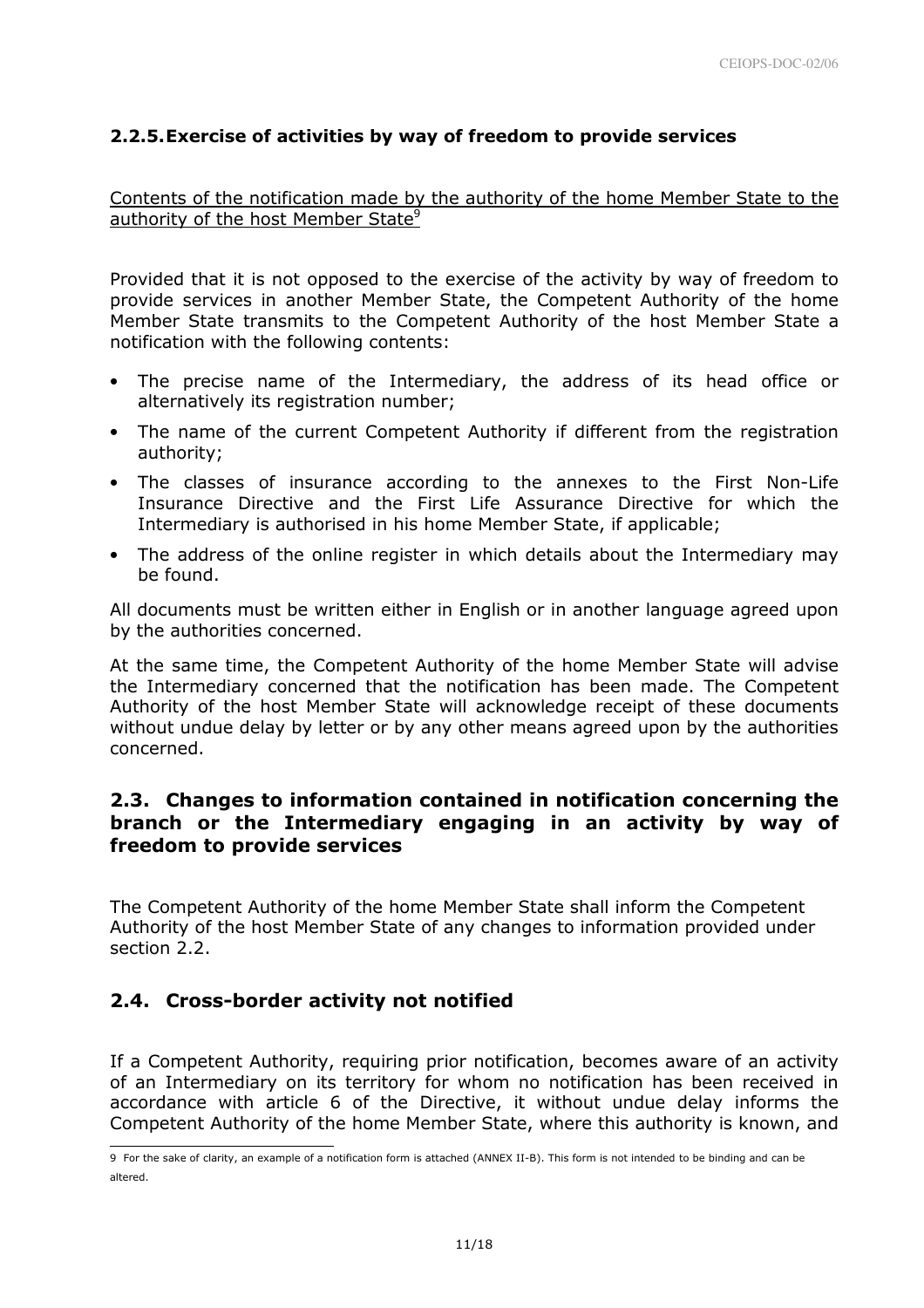may take any measure which is deemed appropriate in accordance with article 8 paragraph 4 of the Directive informing the Competent Authority of the home Member State of the action taken.

The Competent Authority of the home Member State informs the Competent Authority of the Member State having discovered the infringement of the action taken including any sanction it may have taken against the Intermediary.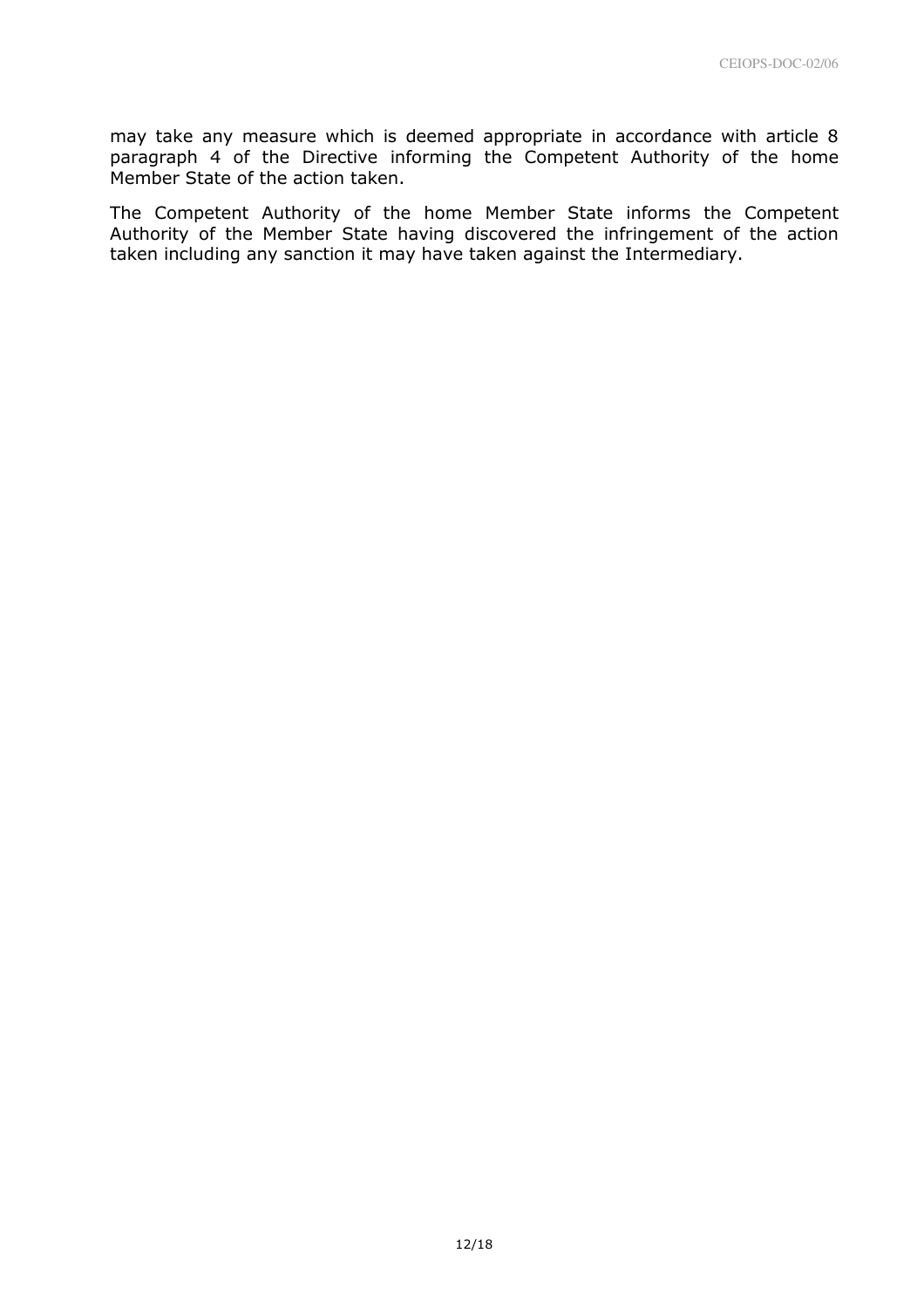# PART III - EXCHANGE OF INFORMATION AND ONGOING SUPERVISION OF INTERMEDIARIES

The Competent Authorities concerned collaborate during the ongoing supervision of the Intermediary in good faith and in mutual recognition of the competence of each other.

The specific features of the collaboration should be determined by the Competent Authorities concerned on a case-by-case basis.

## 3.1. Voluntary exchanges of non-financial information between supervisory authorities

# 3.1.1. Exchange of information

The Competent Authority of the host Member State will supply the Competent Authority of the home Member State on a non-systematic basis, as and when it is brought to its attention, with particular information which is appropriate to the exercise of prudential control, in so far as it considers such information to be credible.

Such information may, for instance, relate to the level of complaints from policyholders, beneficiaries and interested third parties, the standard of business conduct, unsatisfactory commercial practices and details concerning the natural persons within the management of the Intermediary.

The information referred to above, which does not constitute an exhaustive list, will be passed on in a way appropriate to the circumstances and nature of the information and will remain subject to any limitation which may be imposed by the Competent Authority of the host Member State.

## 3.1.2. Right to warn

If the Competent Authority of the host Member State has reasons to consider that the activities of an Intermediary could harm the insurance market, it informs the Competent Authority of the home Member State. If necessary, the latter informs the Competent Authority of the host Member State of any decision it has been led to take and, in any case, checks that the Intermediary concerned is complying with the prudential requirements set out by the Directive.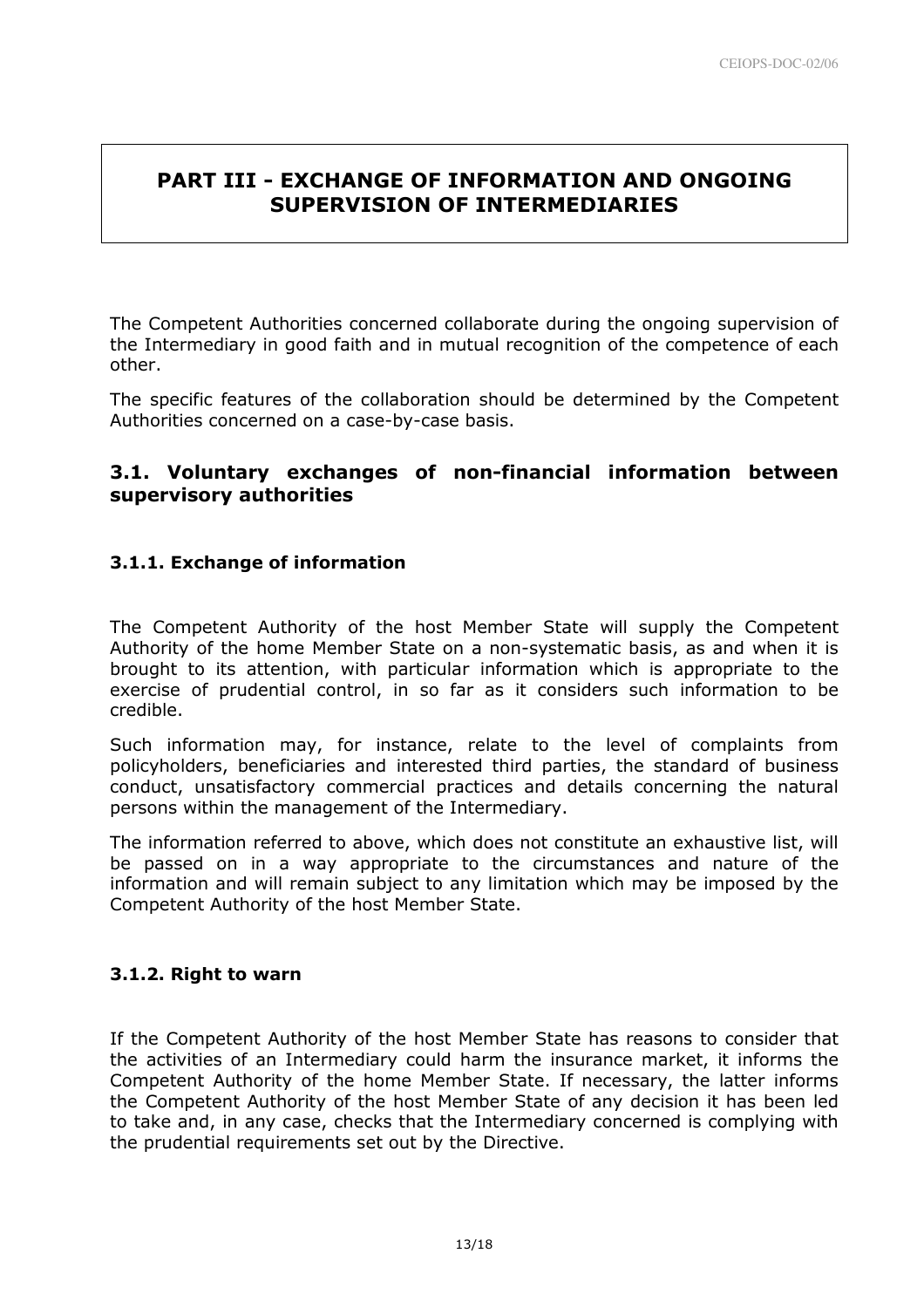# 3.2. Exchanges of information on good repute, competence and professional experience

Exchanges of information between the Member States may include information on the good repute, competence or professional experience of:

- the Intermediary himself or any member of his staff providing insurance mediation services, in case of a natural person;
- the managers or directors of an Intermediary or any member of its staff providing insurance mediation services, in case of a legal person.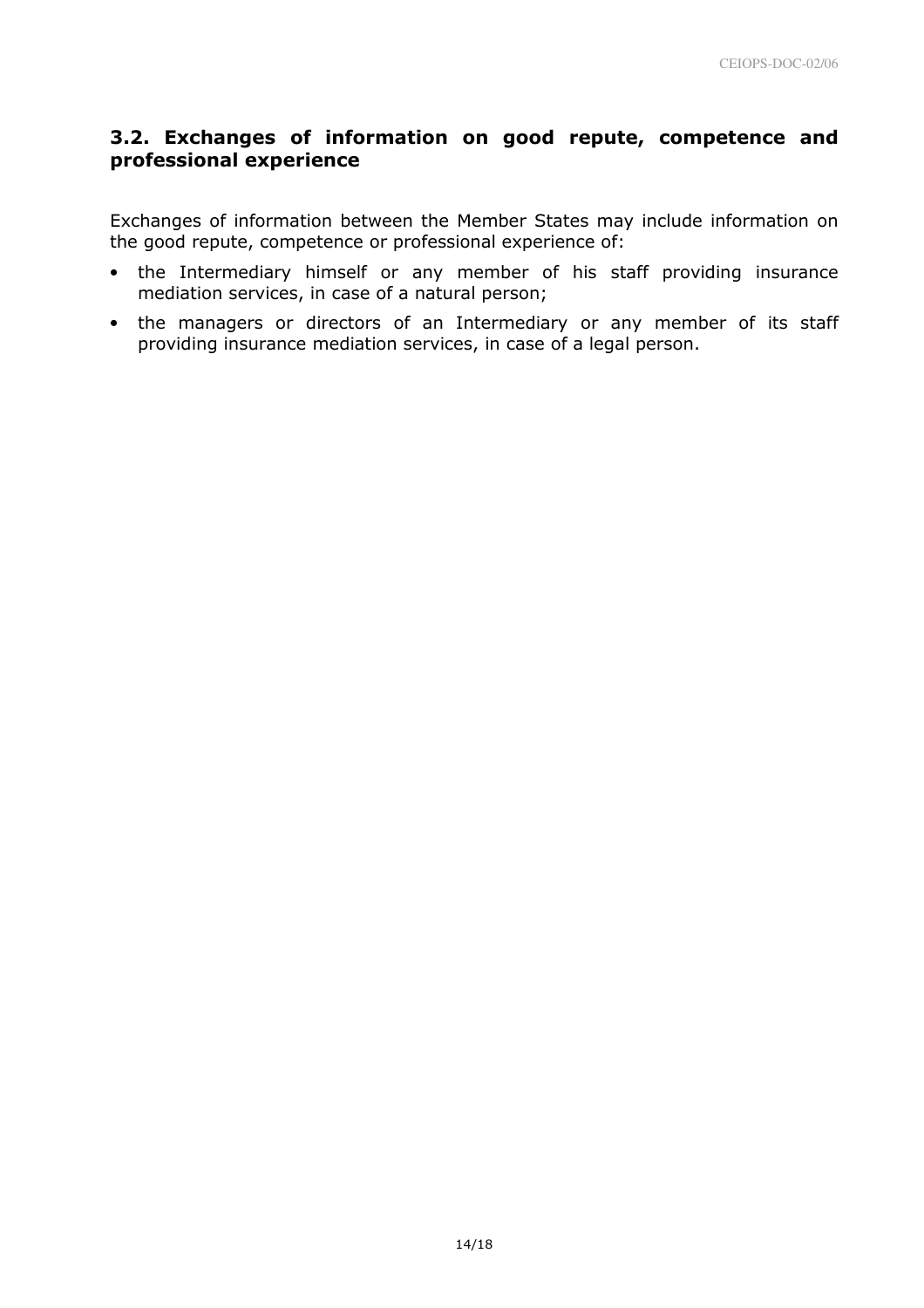# PART IV - TREATMENT OF COMPLAINTS

# 4.1. Complaints handling systems in Member States

In the context of the development of the single market of insurance intermediaries, it is important that all complaints from policyholders<sup>10</sup> are dealt with by the relevant complaints handling body, irrespective of whether the complaint involves policyholders, insurers and intermediaries in different Member States.

The manner in which complaints handling is organised within a jurisdiction is a matter for each jurisdiction and therefore not subject to this Protocol. There are a wide variety of complaints handling systems in Member States. In some Member States, complaints are dealt with by Competent Authorities, whilst others have developed Ombudsman services or other systems, or have a combination of both. The ways in which these systems operate vary considerably across the Member States.

Where complaints have a cross-border component, it is important for individual policyholders and for consumer confidence generally, that the differences in complaints handling systems do not prevent or deter complaints from being directed to the relevant bodies and subsequently dealt with.

The procedures outlined in this Protocol are intended to facilitate the process of identifying the relevant complaints handling body and ensure that complaints filed with a Competent Authority are addressed and arrive at the body that is competent to deal with the complaint.

It is recognised that the Commission has set up a network (FIN-NET) $^{11}$  to facilitate the out-of-court resolution of consumer complaints where the service provider is established in a Member State other than the Member State where the consumer is domiciled. Nothing in this Protocol is intended to interfere with this agreement or the process developed under FIN-NET.

# 4.2. Complaints handling procedures

It is important that a complaint is assessed by the Competent Authority which initially receives it, to establish which body is competent to deal with the complaint. Where possible, the Competent Authority shall keep the complainant informed about further handling of the complaint.

In cases where the Competent Authority that receives the complaint is competent to deal with the complaint, it shall inform the complainant, as soon as possible, of applicable national procedures.

L

<sup>10</sup> The term 'policyholder' shall be understood in a broad sense, including all persons that file an insurance-related complaint.

<sup>11</sup> http://ec.europa.eu/fin-net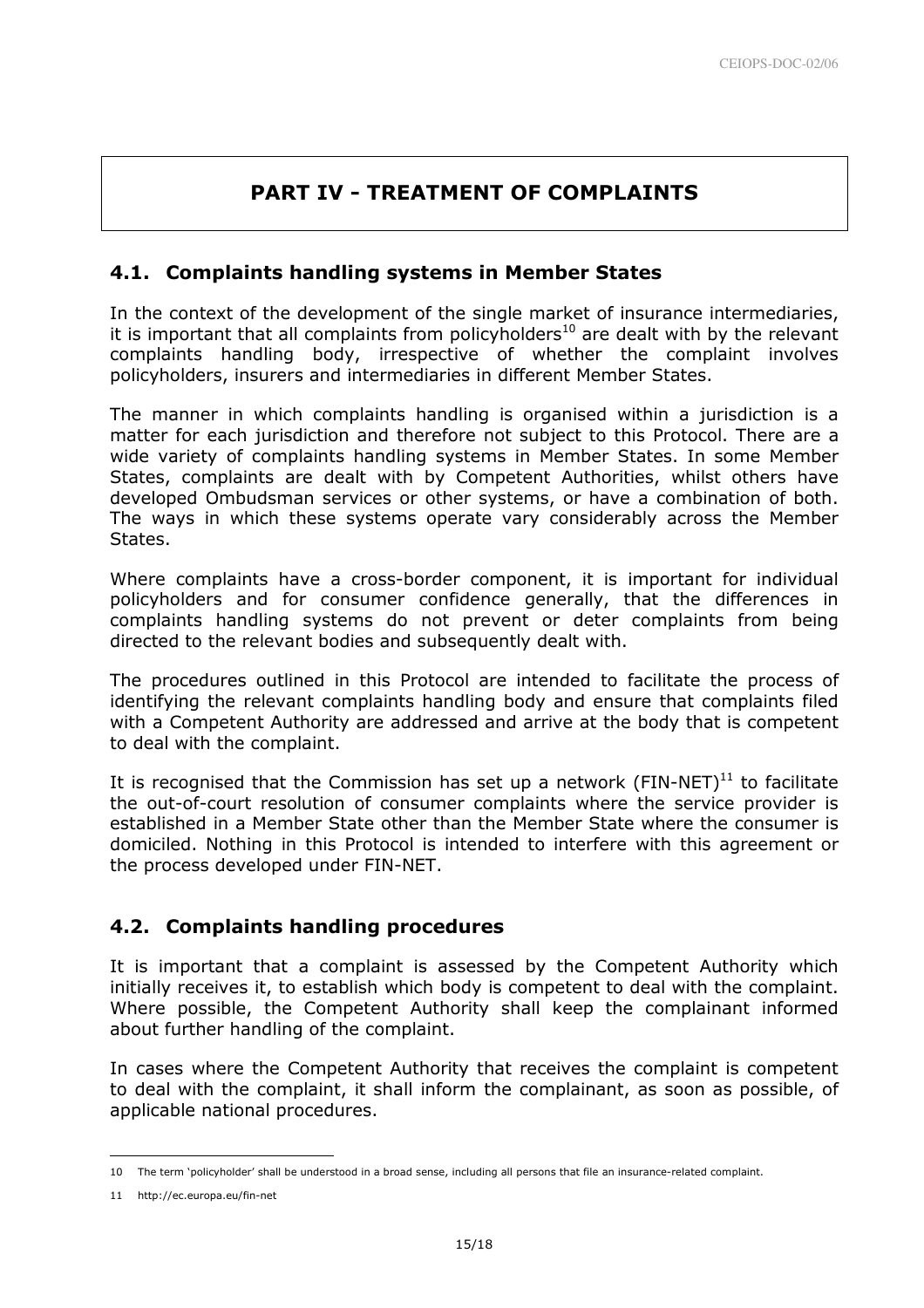In cases where the Competent Authority that receives the complaint is not competent to deal with the complaint, but another body in the same jurisdiction is, the Competent Authority shall, as soon as possible:

- if legally possible, pass the complaint directly to the body competent to deal with the complaint and inform the complainant of the referral;
- if legally not possible, provide the complainant with any relevant information about the body competent to deal with the complaint, to facilitate the referral of the complaint by the complainant.

In cases where the Competent Authority that receives the complaint is not competent to deal with the complaint, but a Competent Authority or a competent body in another jurisdiction is, the Competent Authority that receives the complaint shall, as soon as possible:

- if legally possible, pass the complaint directly to the Competent Authority or competent body in the other jurisdiction and inform the complainant of the referral;
- if legally not possible, provide the complainant with any relevant information about the Competent Authority or competent body in the other jurisdiction, in order to facilitate the referral of the complaint by the complainant;
- inform, if legally possible, the Competent Authority of the other jurisdiction of the complaint.

If a complaint contains issues relevant to the supervision of an Insurance or Reinsurance Intermediary, the Competent Authority that deals with the complaint shall, as soon as possible, and if legally possible, provide the Competent Authority of the Home State with relevant information on the complaint.

In the cases that the Competent Authority that initially receives the complaint is not competent, it shall explain to the complainant why it considers itself not to be competent to deal with the complaint, and why it considers the other Competent Authority or body to be competent.

# 4.3. Dispute over responsibilities

A complaint shall not be passed to another Competent Authority or competent body, if the Competent Authority or competent body has already declined responsibility for dealing with the complaint.

Where differences of opinion exist as to who assumes responsibility for the complaint, every best endeavour shall be made to resolve the issue in good faith within four weeks from the date on which the complaint was initially received from the complainant.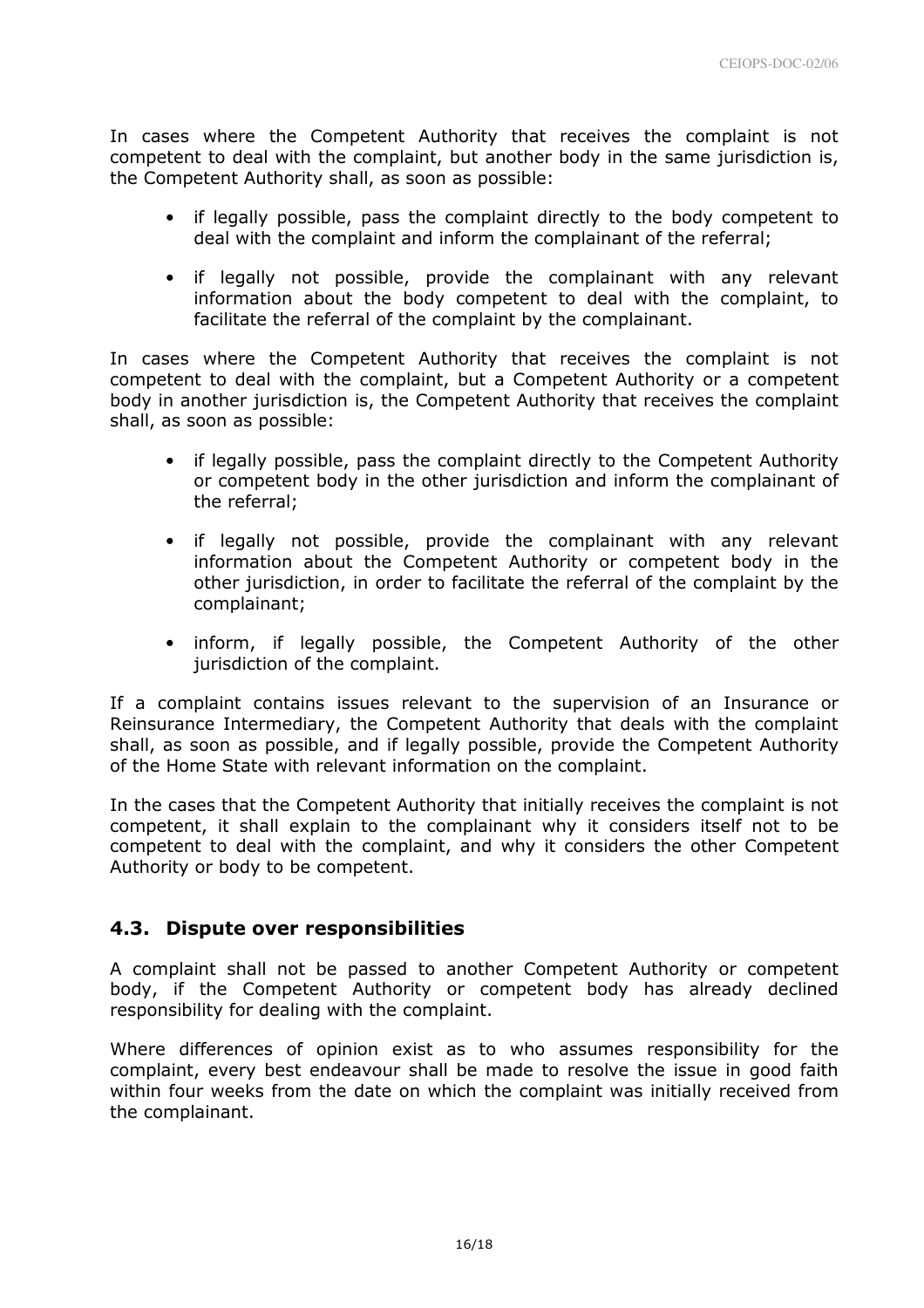If the question of responsibility cannot be settled, the Competent Authority which initially received the complaint from the complainant, may refer the matter to the CEIOPS Mediation Mechanism $^{12}$ .

## 4.4. Information to the public

The Competent Authorities shall provide the following information<sup>13</sup> about their national system, including updates, as necessary:

- Authorities/bodies competent to deal with policyholder complaints (indicating, in particular, whether it is an ombudsman or a supervisory service);
- Contact information for the Competent Authority/body competent to deal with policyholder complaints (name, postal address, phone number, fax number, any e-mail address, any website address);
- Organisation for the Competent Authority/body competent to deal with policyholder complaints (e.g. whether it is a statutory/voluntary system, free/with charges payable by the complainant);
- Coverage for the Competent Authority/body competent to deal with policyholder complaints (e.g. insurers/intermediaries covered, insurance products covered);
- Competence for the Competent Authority/body competent to deal with policyholder complaints (e.g. out of court settlement/system that does not issue decisions; information on whether the decision is binding or not);
- Preconditions of the Competent Authority/body competent to deal with policyholder complaints (e.g. necessity to address the Undertaking in the first place);
- Restrictions of the Competent Authority/body competent to deal with policyholder complaints (e.g. any limit on the amount awarded, time limits in bringing the complaint to the Competent Authority, restrictions on the type of complainant - professional/non professional, consumer associations/other third parties);
- Indication of the typical time for handling complaints/transfer of the complaint to the Competent Authority/body competent to deal with policyholder complaints.

The Competent Authorities will make the aforementioned information available through their public website. $14$  The Public Area of the CEIOPS website shall provide links to the relevant national websites.

L

<sup>12</sup> CEIOPS-DOC-14/07 Protocol on Mediation Mechanism between Insurance and Pensions Supervisors (October 2007)

<sup>13</sup> Paragraph VII.4.1 does not impose a requirement on the Competent Authority to provide the information in a particular format.

<sup>14</sup> A Competent Authority may make the information in paragraph VII.4.1 available by way of a link on their website to the relevant information.